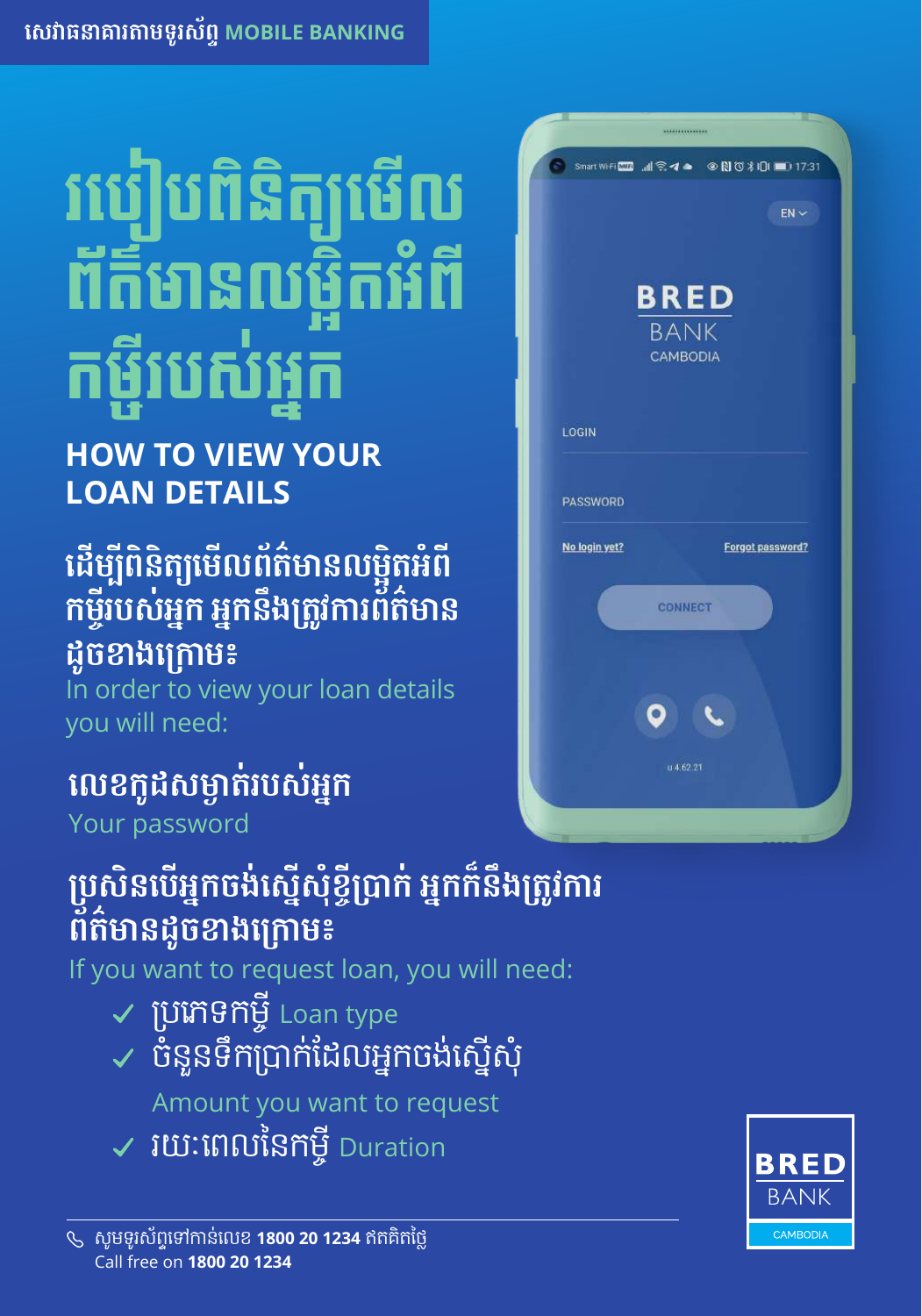

# **Step 1 ជំហានទី១**

- ចូលកម្មវ ធ ី**BRED Bank**  ិ **Cambodia Connect** ដោយបញ្ចូ លនូវ៖ Log in to the **BRED Bank Cambodia Connect** app:
- **<sup>1</sup>** បញ្ចូលលេខកូដសម្ងា ត់ ដែលអ្នកបានបង្កេត Enter your password
- **2** បន្ទា ប់មកចុចលើ **"Connect "**

Then click **"Connect"**

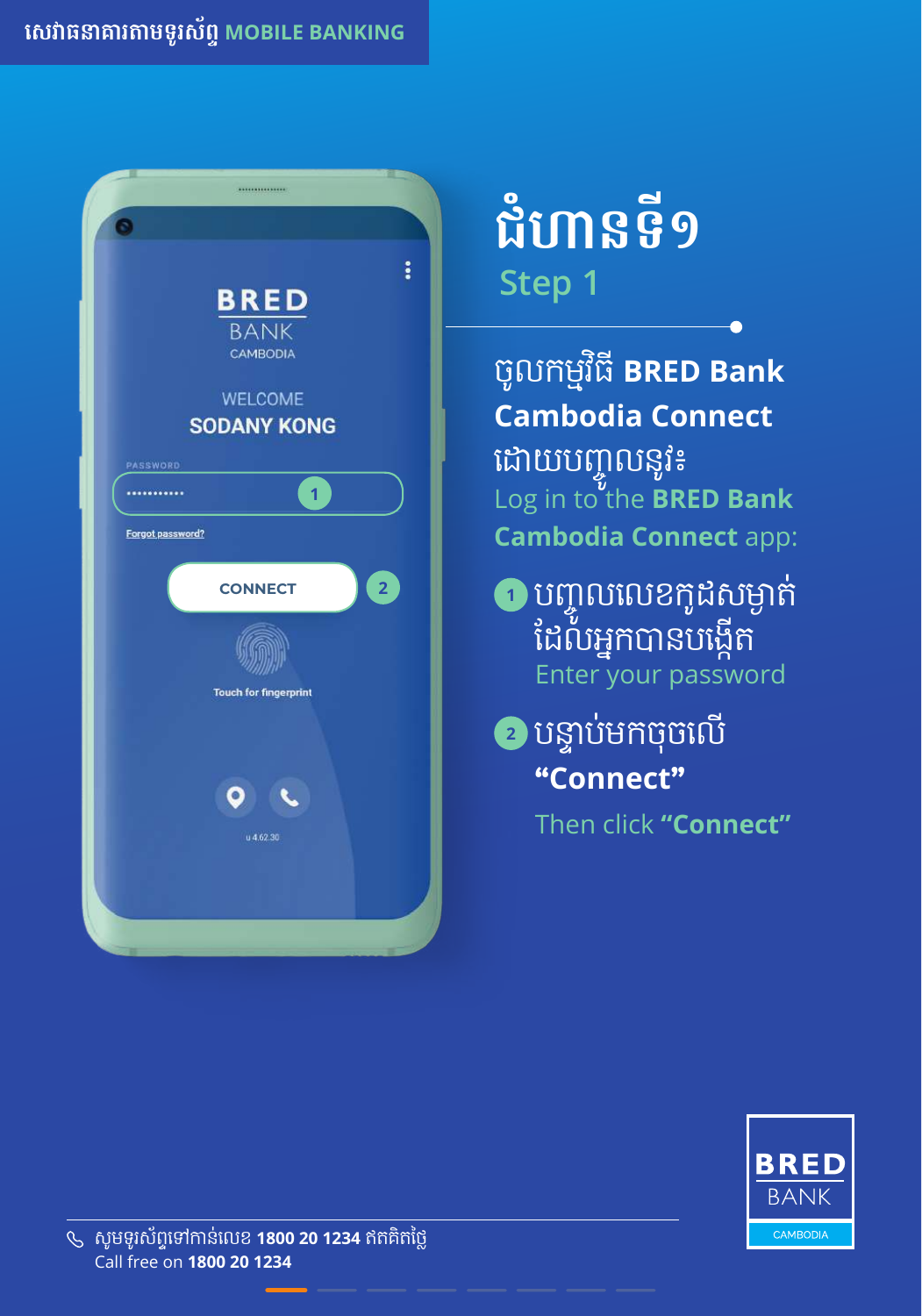#### **សេវាធនាគារតាមទូរស័ព្ទMOBILE BANKING**



### **Step 2 ជំហានទី២**

#### <mark>ា</mark> នោលេទពរដេម ចុចលើ **"Loans "**

On the home screen, click **"Loans"**

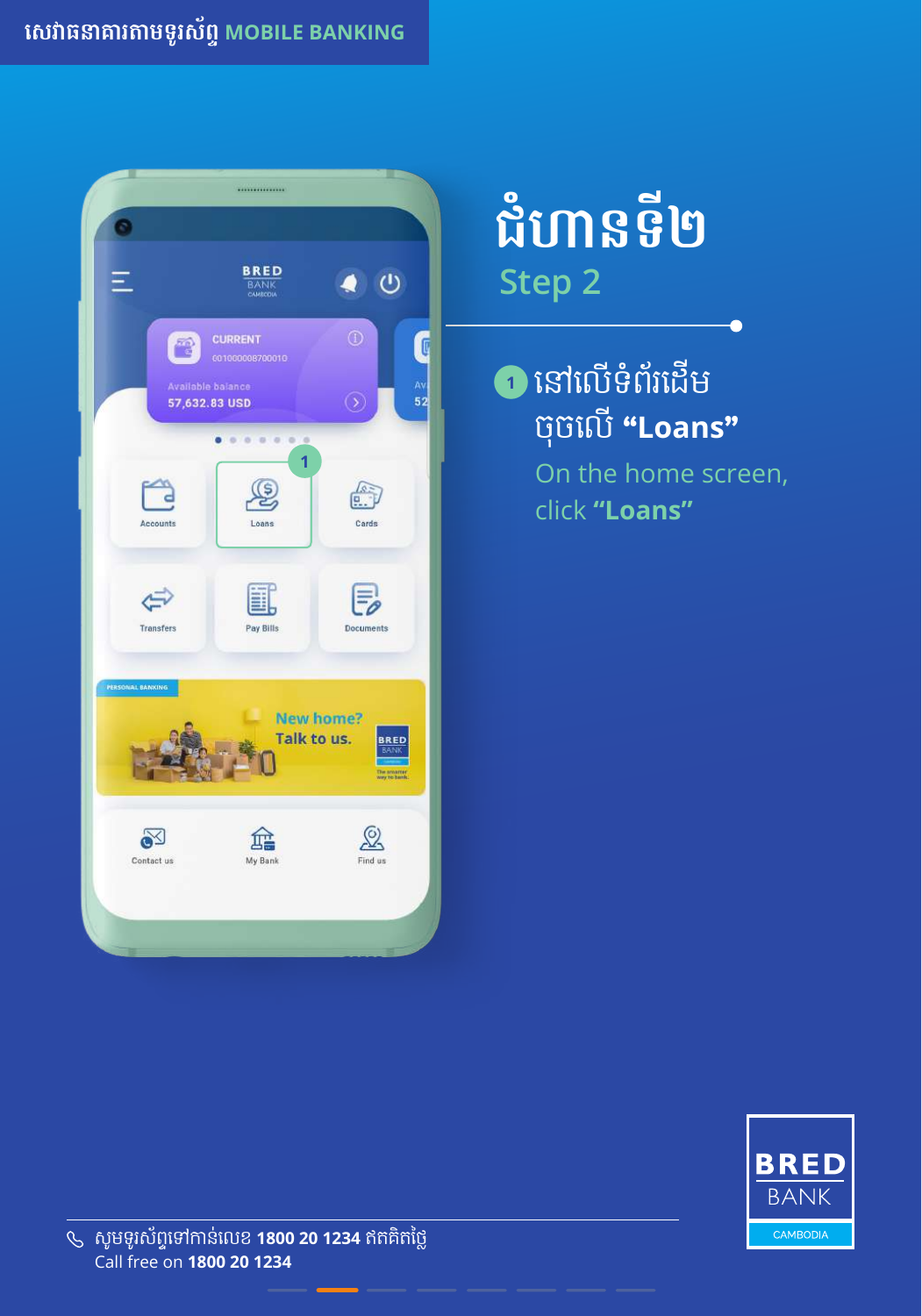

# **Step 3 ជំហានទី៣**

ទនេះ អ្នកអាចជ្រេសរេស៖ Here, you can choose:

**<sup>1</sup> "My Loans"** សំរាប់ មេលេពតមានលម្អតអព<br>កម្ចីរបស់អ្នក ចីបស់អ្នក **"My Loans"** for the details about your current loans

**<sup>2</sup> "Loan Request"** សំរាបម់ លើ ព័ត៌មានអំពី ប្រភេទកម្វុនមួយៗ

**"Loan Request"** for the information about different loan products

 $_{\rm 0}$  បន្តទៅជំហានទ **4** បេអ្នកចង់ពនត្យមេលពតមានលម្អតអពកម្វរបសអ្នក។ Move on to **step 4** if you want to check your loans details. ចូលទៅជំហានទី**5** និ ងបន្តទៅរហូតដល់ជំហានទី**7** បើ អ្នកចង់ស្ើ នសុំខ្ចីប្រាក់។ Move on to **step 5** and complete all the following steps **(until step 7)** if you want to proceed with a loan request.

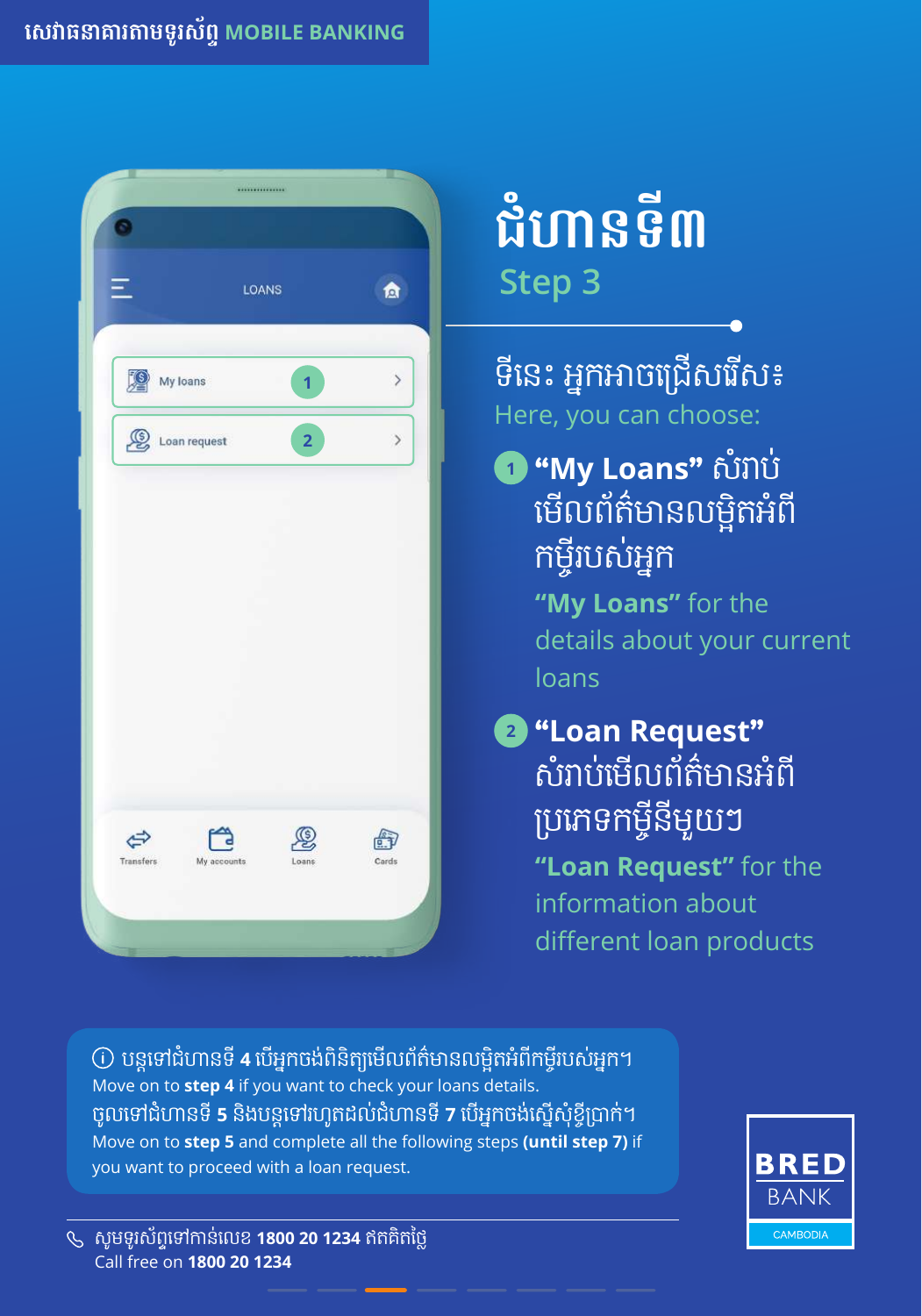

### **Step 4 ជំហានទី៤**

#### បន្ទាបពី់ ពី ចុចលើ**"My Loans"** អ្នកនឹងឃេញពត៌មានលម្អតអំព កម្រ ចីបស់អ្នក

After clicking **"My loans"**, you can see the details of your loans

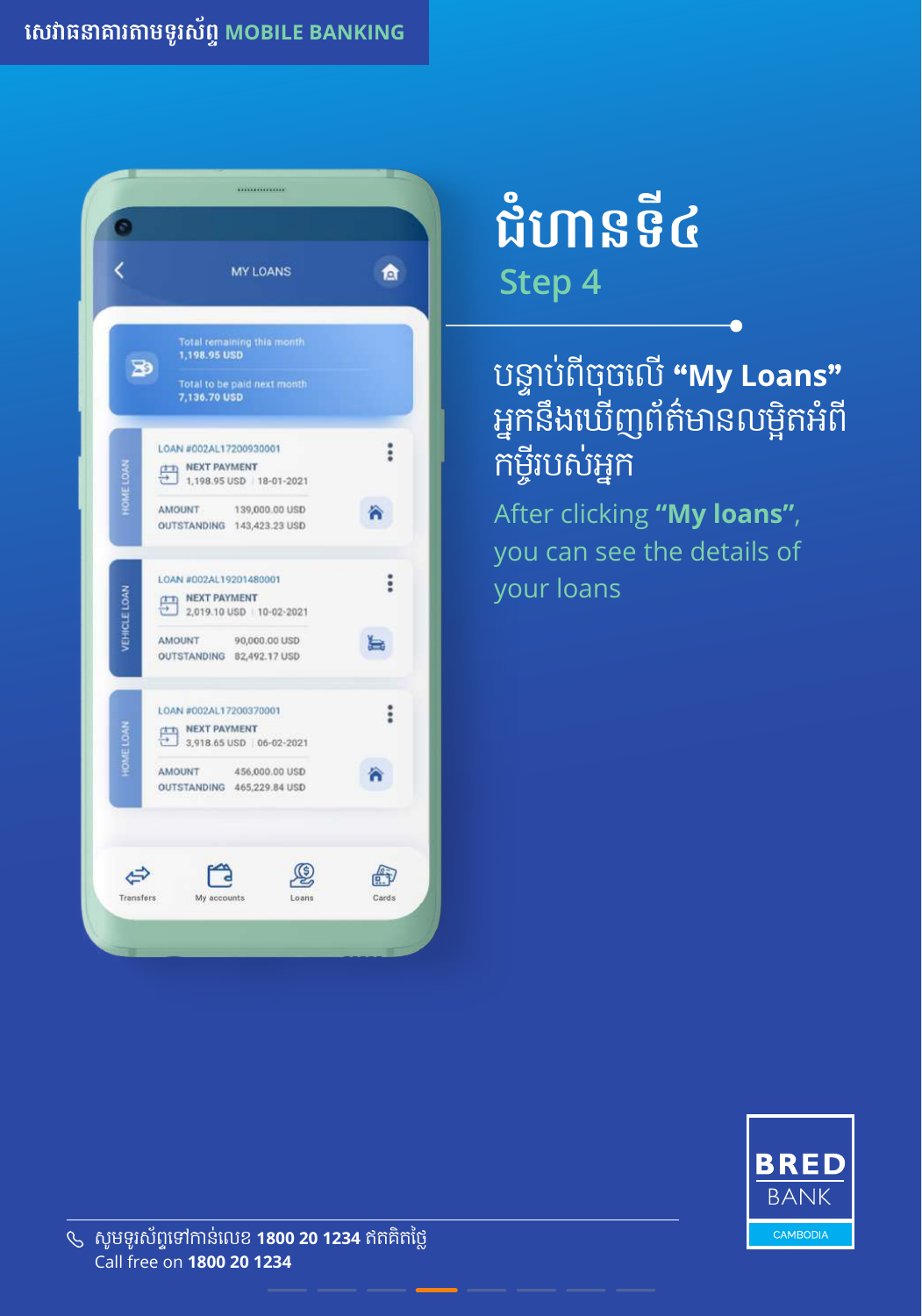|                                     | <b>LOAN REQUEST</b>                                                                                               | 囟              |
|-------------------------------------|-------------------------------------------------------------------------------------------------------------------|----------------|
|                                     |                                                                                                                   |                |
| Loan type                           |                                                                                                                   |                |
| Motor Vehicle Loan                  | Residential Loan                                                                                                  |                |
| <b>Business Loan</b>                | Personal Loan                                                                                                     |                |
| Amount                              |                                                                                                                   | $\mathfrak{D}$ |
|                                     |                                                                                                                   |                |
| Rate(%)                             |                                                                                                                   |                |
|                                     |                                                                                                                   | Ÿ.             |
| $\bullet$                           |                                                                                                                   |                |
| Duration<br>Comment (Max 140 chars) |                                                                                                                   |                |
|                                     | Your application will be processed by our staff. We will<br>contact you soon to inform you of your request status |                |

### **Step 5 ជំហានទី៥**

បន្ទាប់មកចុច **"Loan Request"** រួចហើ យអ្នកនឹ ង ឃេញទម្រង់ពាក្យស្នេសុកម្ច After clicking **"Loan Request"**, you will see the loan request application

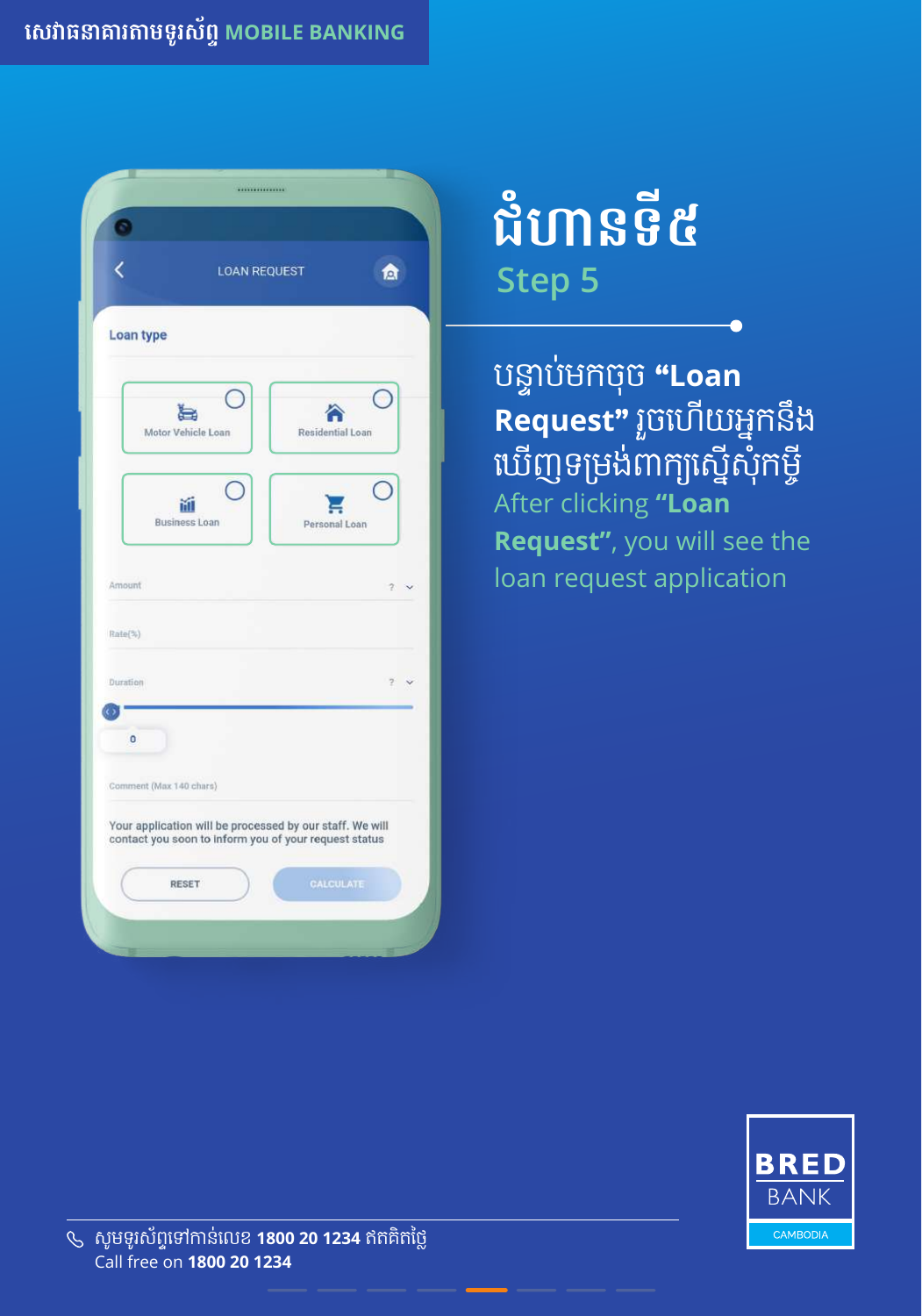

## **Step 6 ជំហានទី៦**

**<sup>1</sup>** ជ្រើ សរសើ ប្រភេទកម្ចី និ ងរូបិ យប័ណ្ណ

> Choose a loan and currency type

**<sup>2</sup>** បន្ទាប់មក បំពេញព័ត៌មាន ហើ យចុចលើ **"Calculate"**

> Then fill out the required fields and click  **"Calculate"**

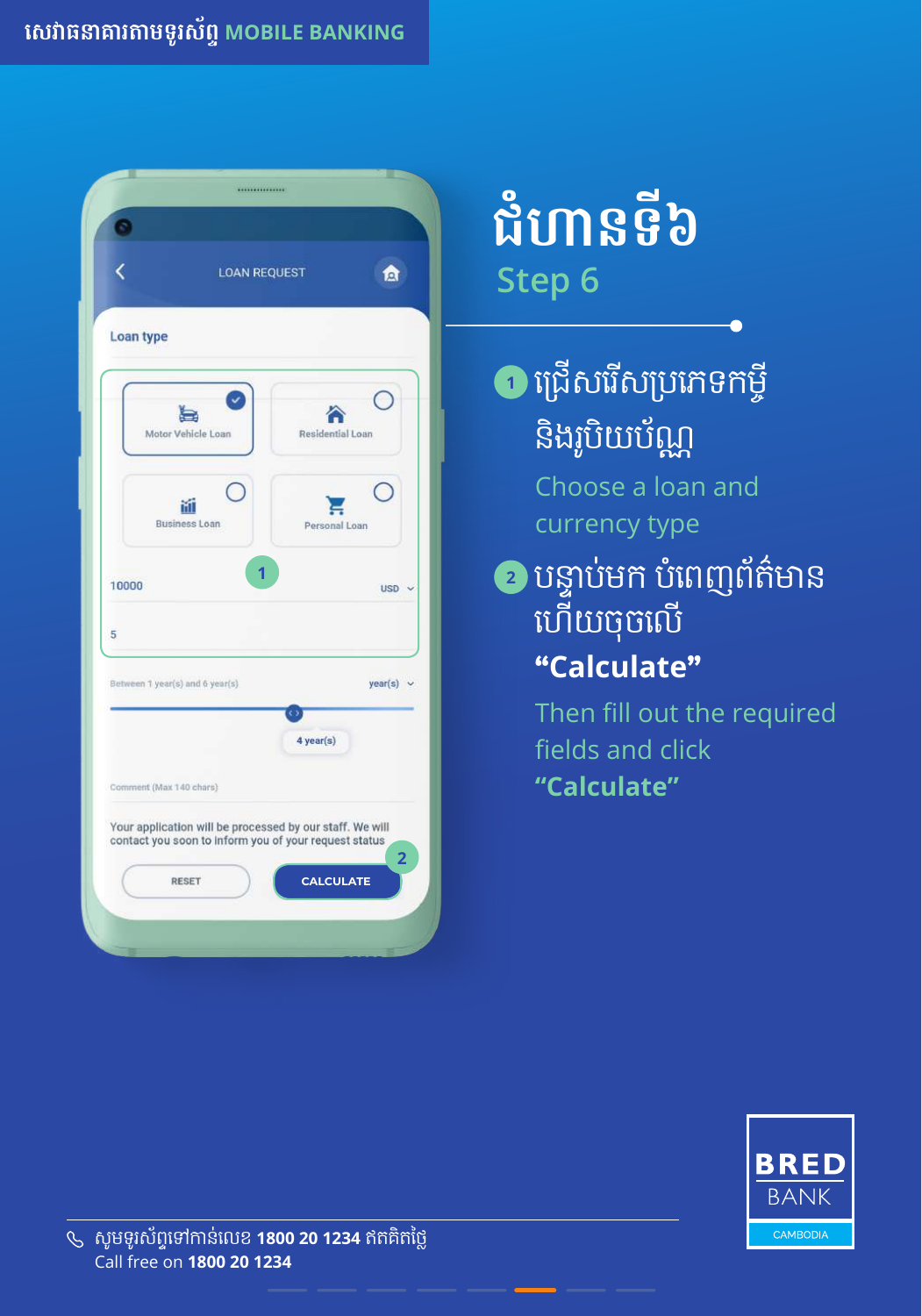|                                                                                      | <b>LOAN REQUEST</b>                                                                                                                                                 | 囟                                           |  |  |
|--------------------------------------------------------------------------------------|---------------------------------------------------------------------------------------------------------------------------------------------------------------------|---------------------------------------------|--|--|
|                                                                                      |                                                                                                                                                                     |                                             |  |  |
| Loan simulator<br>Loan type                                                          |                                                                                                                                                                     | <b>Motor Vehicle Loan</b>                   |  |  |
| Amount                                                                               |                                                                                                                                                                     | 10,000.00 USD                               |  |  |
| Rate                                                                                 |                                                                                                                                                                     | 5%                                          |  |  |
| Tenor                                                                                |                                                                                                                                                                     | 4 year(s)                                   |  |  |
| Comment                                                                              |                                                                                                                                                                     |                                             |  |  |
| +1<br>Calculation<br>×<br>Monthly repayment<br>Total amount<br><b>Total</b> interest |                                                                                                                                                                     | 230.29 USD<br>11,054.11 USD<br>1,054.11 USD |  |  |
| you submit.                                                                          | This calculation is based on your declarations and is provided for information<br>only and has no contractual value. The request of your loan will be reviewed once |                                             |  |  |
|                                                                                      |                                                                                                                                                                     | 1                                           |  |  |
| <b>BACK</b>                                                                          |                                                                                                                                                                     | <b>SEND MY REQUEST</b>                      |  |  |

## **Step 7 ជំហានទី៧**

អ្នកនឹងឃេញពត៌មាន លម្អតអពការទូទាតកម្វុ You can see the loan payment details

**<sup>1</sup>** ចុចលើ**"Send My Request"** Click **"Send My Request"**